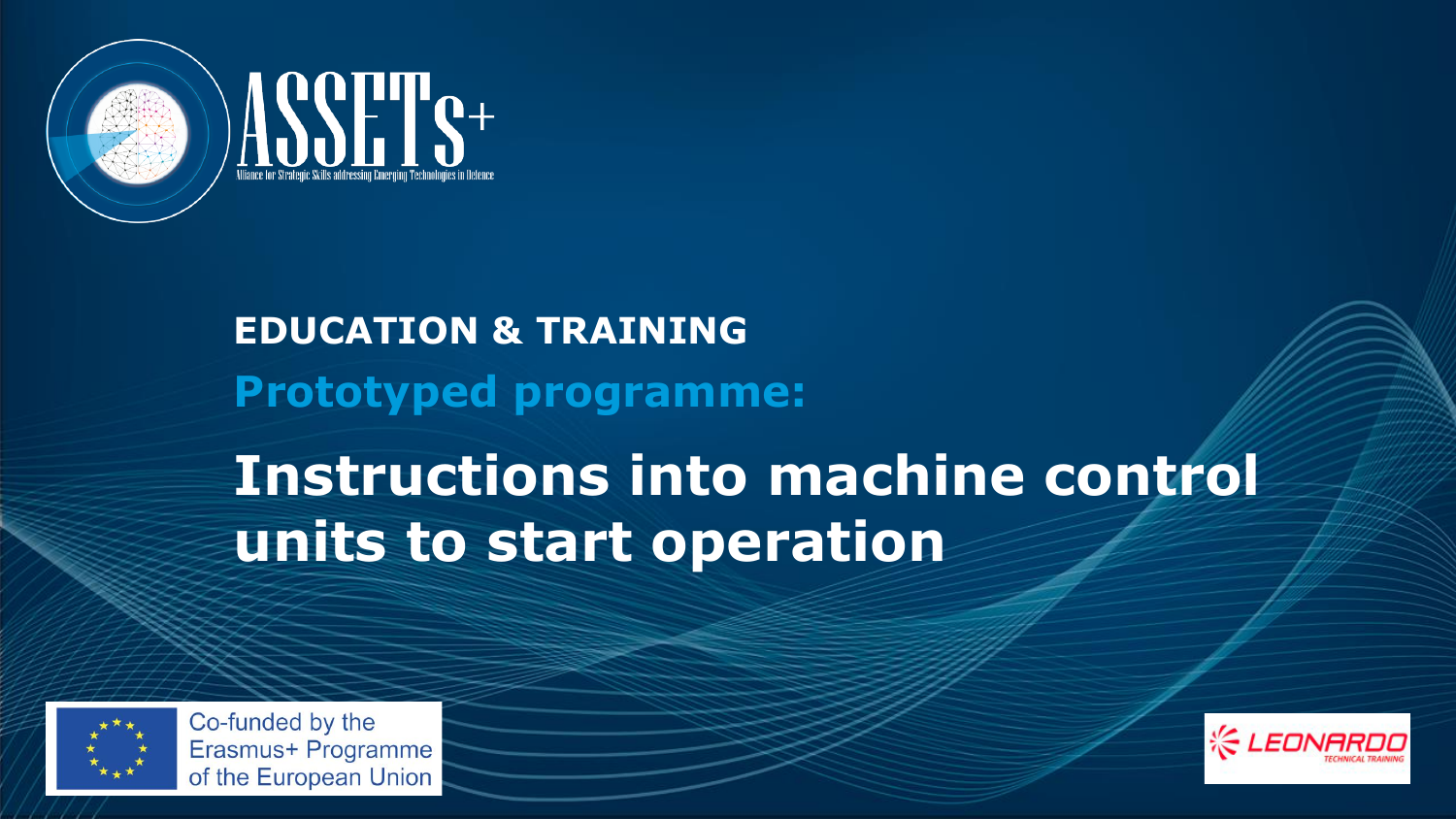





## **Learn from the basics to some advanced techniques in this 20**‐**hours free course:**

- Machine Control Units architecture
- Set up
- Input data
- Machine part program
- Machine program structure
- Machine code or language program
- Data transfer instructions
- Arithmetic instructions
- Logic instructions
- String manipulation instruction
- Control transfer instruction
- Loop control instructions
- Processor control instructions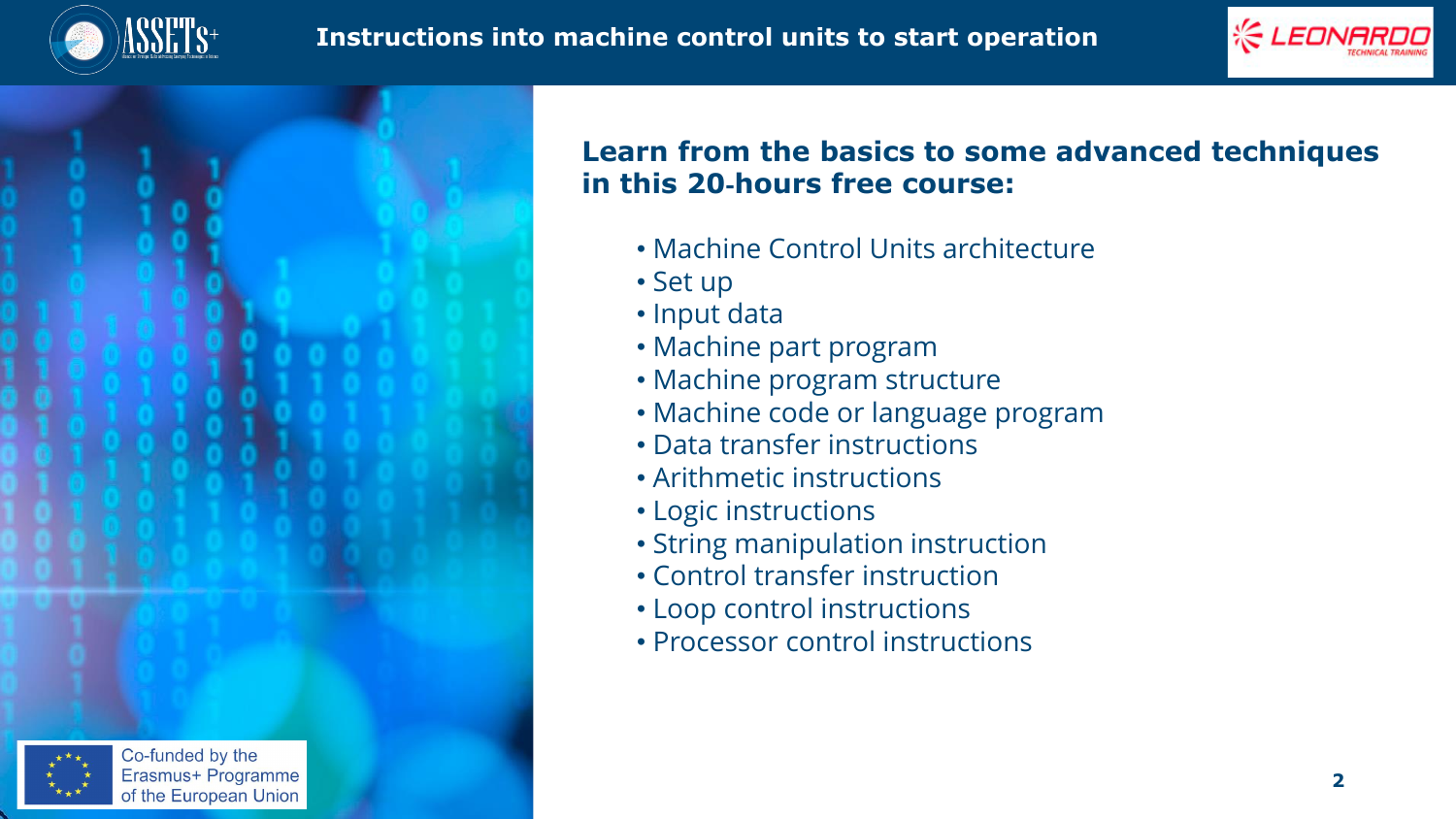





# **General information**

- **Format: Online**
- **Language: English**
- **EQF level: 5**
- **Hours: 20**
- **Instructors: Marco Coraggio; Andrea Giusti; Francesco De Lellis; Davide Salzano**

• **Host institution:** Leonardo Technical Training (Italy)

| Programme calendar                                           |                                                                                                     |                                                                                                                             |                                                                                                                              |                                                                                                                        |
|--------------------------------------------------------------|-----------------------------------------------------------------------------------------------------|-----------------------------------------------------------------------------------------------------------------------------|------------------------------------------------------------------------------------------------------------------------------|------------------------------------------------------------------------------------------------------------------------|
| <b>19 May 2022</b><br>8.30 AM (4h)                           | 24 May 2022<br>8.30 AM (4h)                                                                         | 31 May 2022<br>8.30 AM (4h)                                                                                                 | <b>6 June 2022</b><br>8.30 AM (4h)                                                                                           | <b>9 June 2022</b><br>8.30 AM (4h)                                                                                     |
| Main<br>characteristics of<br>machine control<br>unit $(1h)$ | Key elements of<br>machine control<br>unit: commands,<br>instructions and<br>specifications<br>(2h) | Machine tools<br>(2h)                                                                                                       | Set up the<br>controls of a<br>machine and<br>supply with<br>appropriate tools<br>(2h) PBL- Project<br><b>Based Learning</b> | Performing the<br>main software of<br>the machine<br>control unit (3h)<br><b>PBL- Project</b><br><b>Based Learning</b> |
| Operations of<br>machine control<br>unit $(2h)$              | Instruction into<br>machine control<br>units to start<br>operation (2h)                             | <b>Cyber Security</b><br>(1h)                                                                                               | Set up the<br>product design in<br>the machine unit<br>controller<br>(2h)PBL- Project<br><b>Based Learning</b>               | Exam $(1h)$                                                                                                            |
| <b>Technical</b><br>documentation<br>(1h)                    |                                                                                                     | Set up the<br>controls of a<br>machine and<br>supply with<br>appropriate tools<br>(1h)PBL- Project<br><b>Based Learning</b> |                                                                                                                              |                                                                                                                        |

<u>a ka</u> **Hill**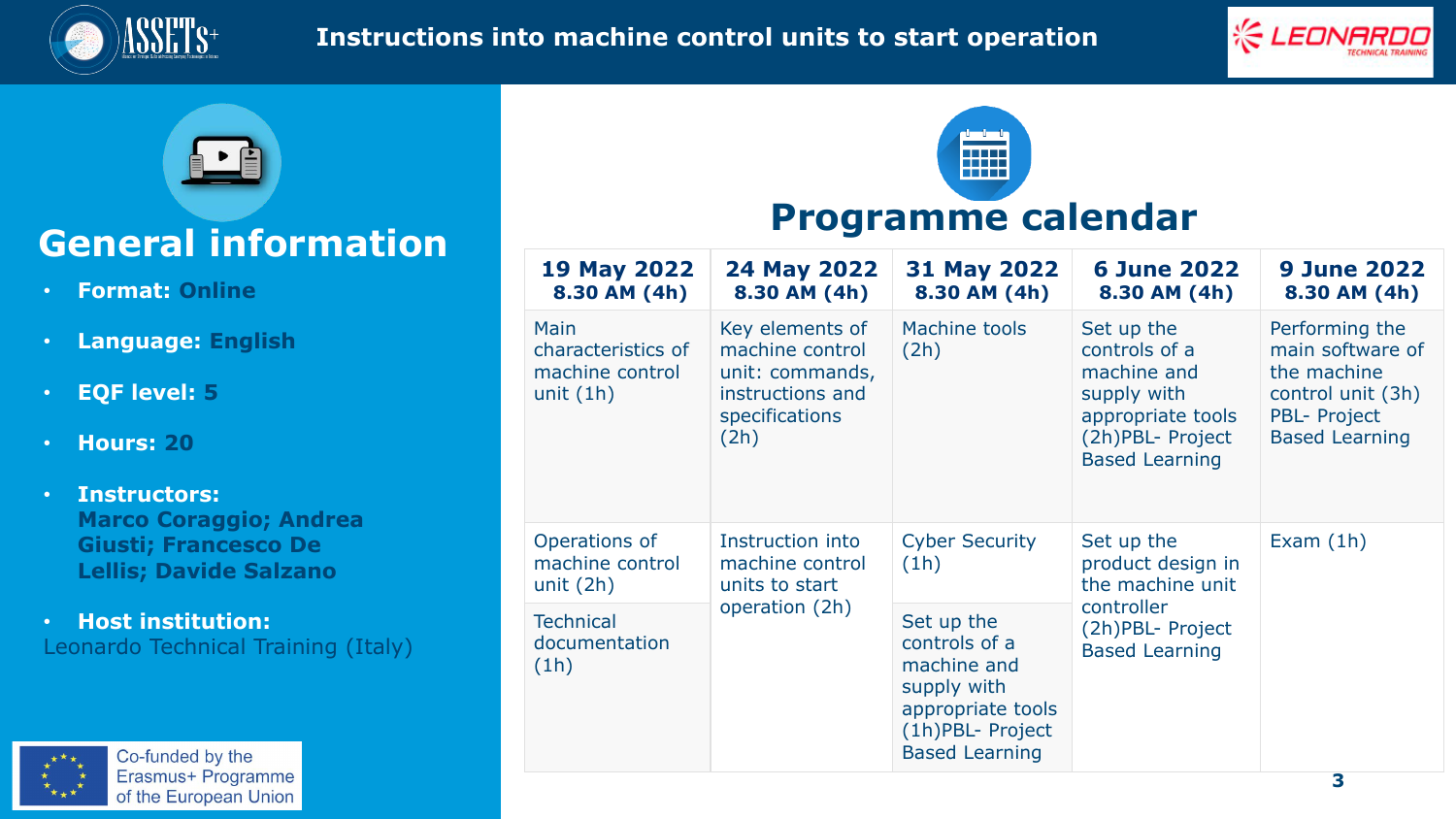





### **This programme is focused on:**

- Professionals working in Defence and AeroSpace Industry (up-skilling and re-skilling activities) and
- University Licence students

[IMPORTANT: This prototyped programme](https://assets-plus.eu/partners/) is **EXCLUSIVE FOR** partners of the **ASSETs+ consortium** and **[associated stakeholders.](https://assets-plus.eu/call-for-associated-stakeholders/)**

If you want to join the ASSETs+ Stakeholders Group and become part of our ecosystem, please, **[click here](https://assets-plus.eu/call-for-associated-stakeholders/)**.

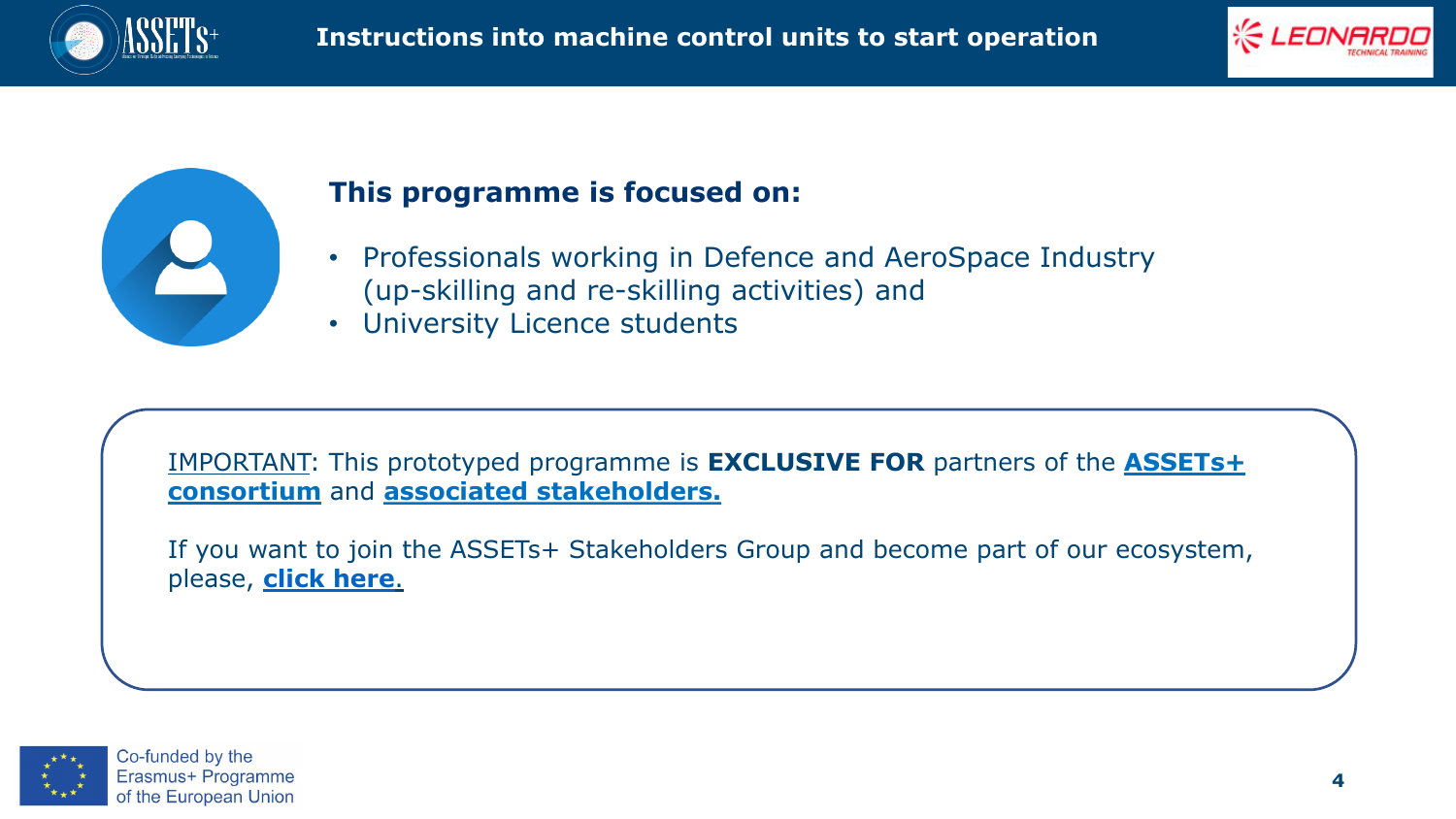





**Andrea Giusti:** Control Systems Engineer, degree in Automatic Control Engineering Teacher and trainer for the development of nonlinear distributed control algorithms for formation control of robotic swarms, stability analysis of multi-agent systems, Complex networks, Microcontrollers, On board electronics.

### **Davide Salzano:** degree in Automation Engineering

Teacher and trainer for the Mathematical modelling and control theory, Mathematical modelling, Multivariable control systems, Nonlinear systems dynamics and control, Dynamics and control of electrical machines and drives, Systems identification, Optimal control, Operative Research, Robot mechanics and control.

**Marco Coraggio:** Control Systems Engineer, degree in Automation Engineering Teacher and trainer for the data-driven and machine learning-based control strategies with application to complex networks, including power systems and epidemics, Developing and implementation in Matlab on algorithm to control power flow in smart power grids, maximizing robustness to line faults, through a decentralized feedback controller that solves an optimization problem in real time.

**Francesco De Lellis:** Control Systems Engineer, degree in Automation Engineering Teacher and trainer for the Non Linear Dynamics and Control Neural Networks and Deep Learning, Analysis and Control of Complex Systems Reinforcement Learning, Robot Control, Dynamics and Control of Electrical Machines, Discrete Event Systems.

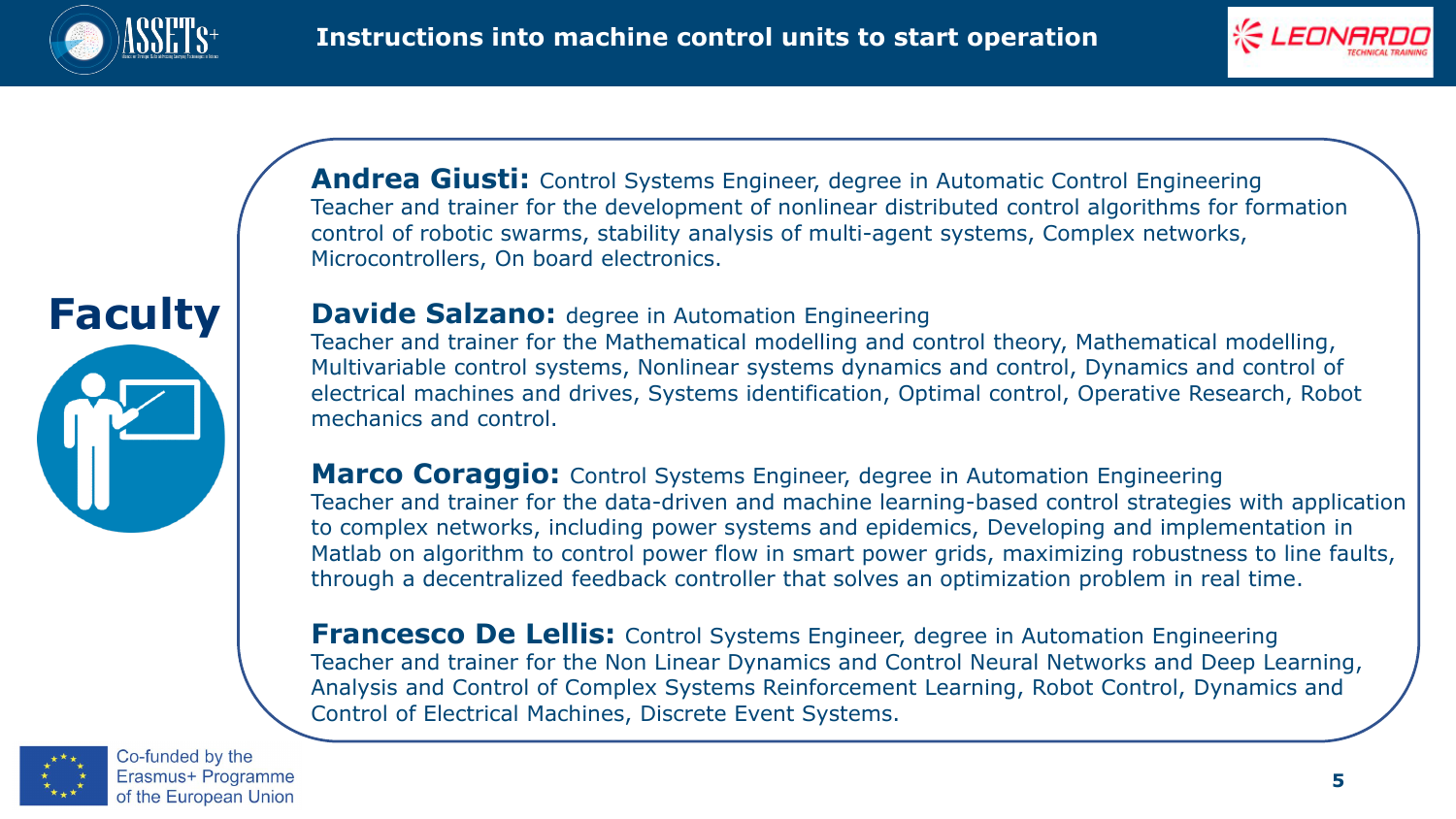



# **Learning outcomes:**

### **Knowledge:**

- Main characteristics of machine control unit, PLCs, ecc
- Operations of machine control unit
- Key elements of machine control unit: commands, instructions and specifications
- Actuator equipment for automation, electrical drives and modulation (DC motor, brushless motor, inverter, PWM): use of technical manuals
- Computation and control systems, and communication protocols
- Machine tools
- Cyber security

### **Skill:**

- Consult technical resources
- Set up the product design in the machine unit controller
- Start the main operative activity: enter commands, instructions or specifications into machine equipment
- Set up the controls of a machine and supply with appropriate tools
- Using technical documentation



# **More information and registration:**

**<https://assets-plus.eu/education-training/instructions-into-machine-control-units-to-start-operation>**



Co-funded by the Erasmus+ Programme of the European Union